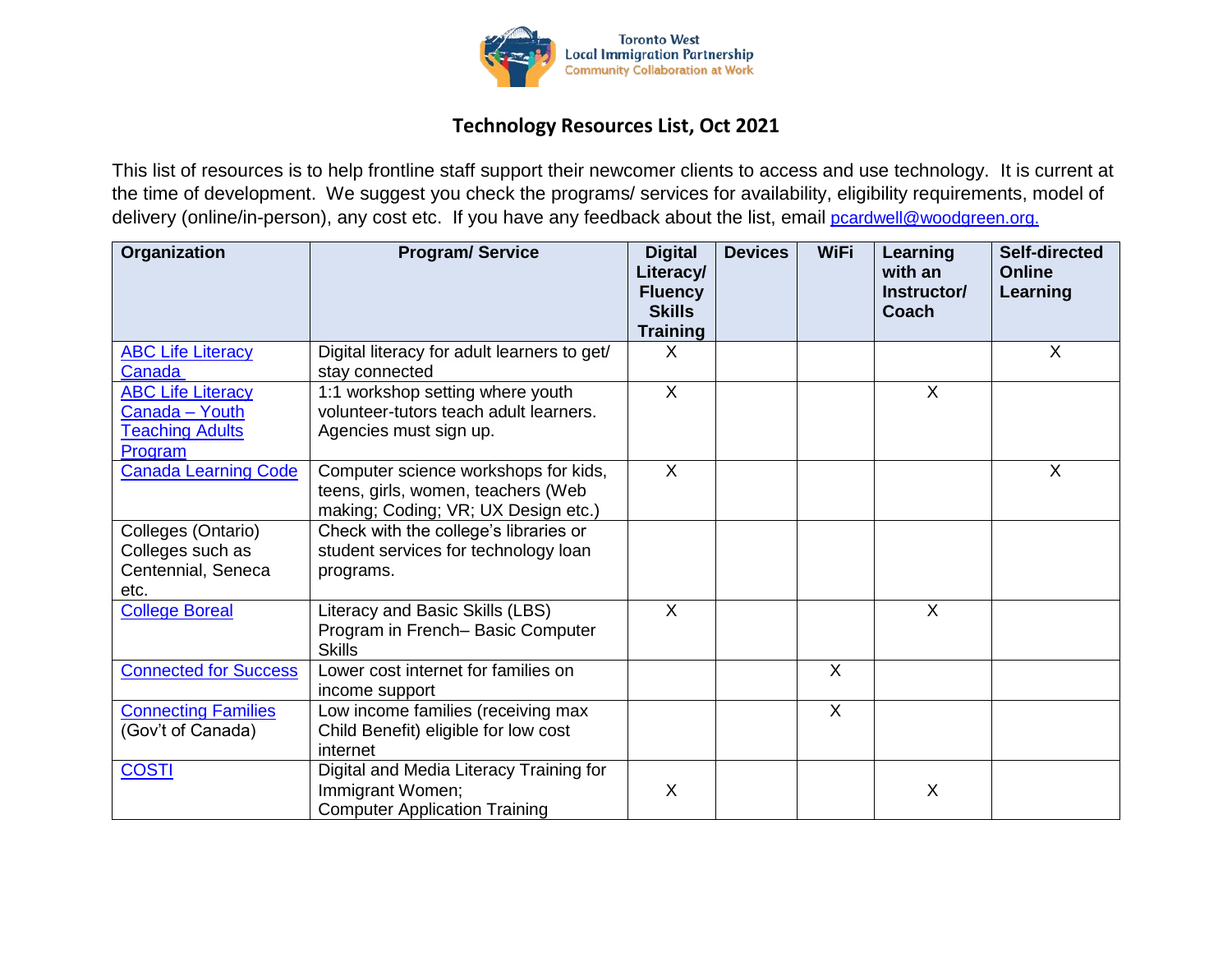| Organization                                  | <b>Program/Service</b>                                                                                                                                                                                                                                                        | <b>Digital</b><br>Literacy/<br><b>Fluency</b> | <b>Devices</b>            | <b>WiFi</b> | Learning<br>with an<br>Instructor/ | <b>Self-directed</b><br><b>Online</b><br>Learning |
|-----------------------------------------------|-------------------------------------------------------------------------------------------------------------------------------------------------------------------------------------------------------------------------------------------------------------------------------|-----------------------------------------------|---------------------------|-------------|------------------------------------|---------------------------------------------------|
|                                               |                                                                                                                                                                                                                                                                               | <b>Skills</b><br><b>Training</b>              |                           |             | Coach                              |                                                   |
| <b>Dixon Hall</b>                             | Basic computer training                                                                                                                                                                                                                                                       | X                                             |                           |             | X                                  |                                                   |
| <b>Frontier College</b>                       | Literacy and Basic Skills (LBS) - Basic<br>Computer Skills classes for adults and<br>youth                                                                                                                                                                                    | $\overline{\mathsf{x}}$                       |                           |             | $\overline{X}$                     |                                                   |
| <b>GCF Global</b>                             | See Technology Section - Basic<br>Computers, Email, Internet, MS Office,<br>Online Safety etc.                                                                                                                                                                                | $\overline{\mathsf{x}}$                       |                           |             |                                    | $\sf X$                                           |
| <b>Human Endeavour</b>                        | Technology Access and Support for<br>Seniors (TASS) Program - Devices<br>with internet access; technical support.<br>Devices for people with visual<br>disabilities<br>Noor Din, CEO, Human Endeavour<br>noor.din@humanendeavour.org<br>Cell: 416-726-3252, Tel: 905-553-9291 | $\sf X$                                       | $\sf X$                   | $\sf X$     | $\sf X$                            |                                                   |
| <b>Humber College</b>                         | Digital Fluency for the Workplace<br>Program                                                                                                                                                                                                                                  | $\overline{X}$                                |                           |             | $\overline{X}$                     |                                                   |
| <b>Labour Education</b><br>Centre             | <b>Basic Computer Skills classes</b>                                                                                                                                                                                                                                          | $\overline{\mathsf{x}}$                       |                           |             | $\overline{X}$                     |                                                   |
| <b>LAMP Community</b><br><b>Health Centre</b> | Literacy and Basic Skills for Adults-<br><b>Improve Digital Literacy Skills</b>                                                                                                                                                                                               | $\sf X$                                       |                           |             | $\mathsf{X}$                       |                                                   |
| Let'sGetTogether                              | Resources to support equitable access<br>to education for families                                                                                                                                                                                                            | X                                             | $\boldsymbol{\mathsf{X}}$ |             | $\boldsymbol{\mathsf{X}}$          |                                                   |
| <b>Media Smarts</b>                           | Digital and Media Literacy - How<br>media/ internet issues relate to youth                                                                                                                                                                                                    | $\overline{X}$                                |                           |             |                                    | $\sf X$                                           |
| <b>Ontario Gov't</b>                          | Adult Learning: Literacy and Basic<br>Skills-<br>For adults to develop basic skills<br>including computers; Via various<br>service providers                                                                                                                                  | $\overline{X}$                                |                           |             | $\sf X$                            |                                                   |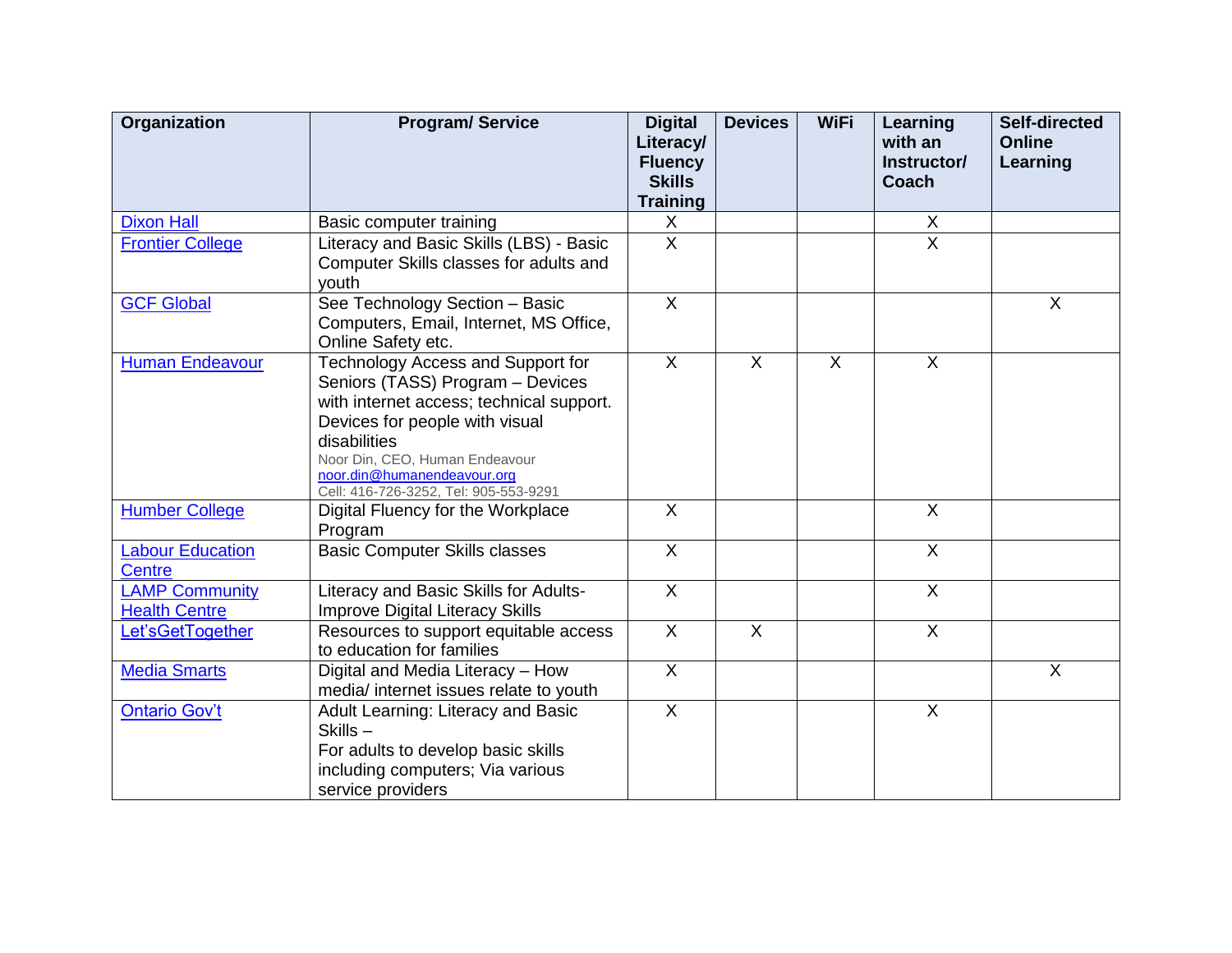| Organization                                                      | <b>Program/Service</b>                                                                                                                                | <b>Digital</b><br>Literacy/<br><b>Fluency</b><br><b>Skills</b> | <b>Devices</b>            | <b>WiFi</b>    | <b>Learning</b><br>with an<br>Instructor/<br>Coach | Self-directed<br><b>Online</b><br>Learning |
|-------------------------------------------------------------------|-------------------------------------------------------------------------------------------------------------------------------------------------------|----------------------------------------------------------------|---------------------------|----------------|----------------------------------------------------|--------------------------------------------|
|                                                                   |                                                                                                                                                       | <b>Training</b>                                                |                           |                |                                                    |                                            |
| <b>Peel Multicultural</b><br><b>Council</b>                       | Digital Literacy Exchange Program -<br>Comprehensive digital literacy classes/<br>curriculum. Priority group is<br>Newcomers. Accepts Toronto clients | X                                                              |                           |                | X                                                  |                                            |
| <b>Ptp Adult Learning and</b><br><b>Employment Programs</b>       | <b>Upgrade Computer Skills</b>                                                                                                                        | $\sf X$                                                        |                           |                | X                                                  |                                            |
| <b>Public Library</b><br><b>Association -</b><br>DigitalLearn.org | Learn at own pace with modules that<br>include: Getting Started; Basic Search,<br>Staying Connected; Online Safety, Job<br><b>Skills</b>              | $\overline{X}$                                                 |                           |                |                                                    | $\sf X$                                    |
| reBoot Canada                                                     | Refurbished devices for clients<br>receiving income support i.e. OW;<br>Technology Support (devices) for<br>Children program                          |                                                                | $\overline{X}$            |                |                                                    |                                            |
| <b>Renewed Computer</b><br><b>Technology (RCTech)</b>             | Provides low income<br>individuals/families with affordable<br>computer packages                                                                      |                                                                | $\sf X$                   |                |                                                    |                                            |
| <b>TDSB</b>                                                       | <b>Student Device Program for Grades 5</b><br>and 9                                                                                                   |                                                                | $\boldsymbol{\mathsf{X}}$ |                |                                                    |                                            |
| <b>TDSB - Essential Skills</b><br>Upgrading                       | <b>Computer Skills Upgrading for Adults</b>                                                                                                           | $\sf X$                                                        |                           |                | $\mathsf{X}$                                       |                                            |
| <b>TDSB - Students</b>                                            | Student Virtual Learning IT Support -<br>FAQ; Phone Support or Submit e-Form                                                                          |                                                                | $\overline{X}$            | $\overline{X}$ | $\overline{X}$                                     |                                            |
| <b>TPL</b><br>See more TPL services<br>at the end of this list    | Reserve/use a computer at branches;<br>Connect and use WiFi; Introductory<br>classes                                                                  | $\mathsf{X}$                                                   | $\sf X$                   | $\overline{X}$ | $\overline{\mathsf{x}}$                            | $\sf X$                                    |
| <b>TPL</b> - Digital<br><b>Innovation Hubs</b>                    | Free access to technology, software ad<br>classes                                                                                                     | $\sf X$                                                        | $\sf X$                   | $\sf X$        | $\overline{X}$                                     |                                            |
| <b>TechCoaches</b>                                                | Free training tools for zoom, Skype,<br>Outlook, OneDrive etc.                                                                                        | $\overline{\mathsf{x}}$                                        |                           |                |                                                    | $\sf X$                                    |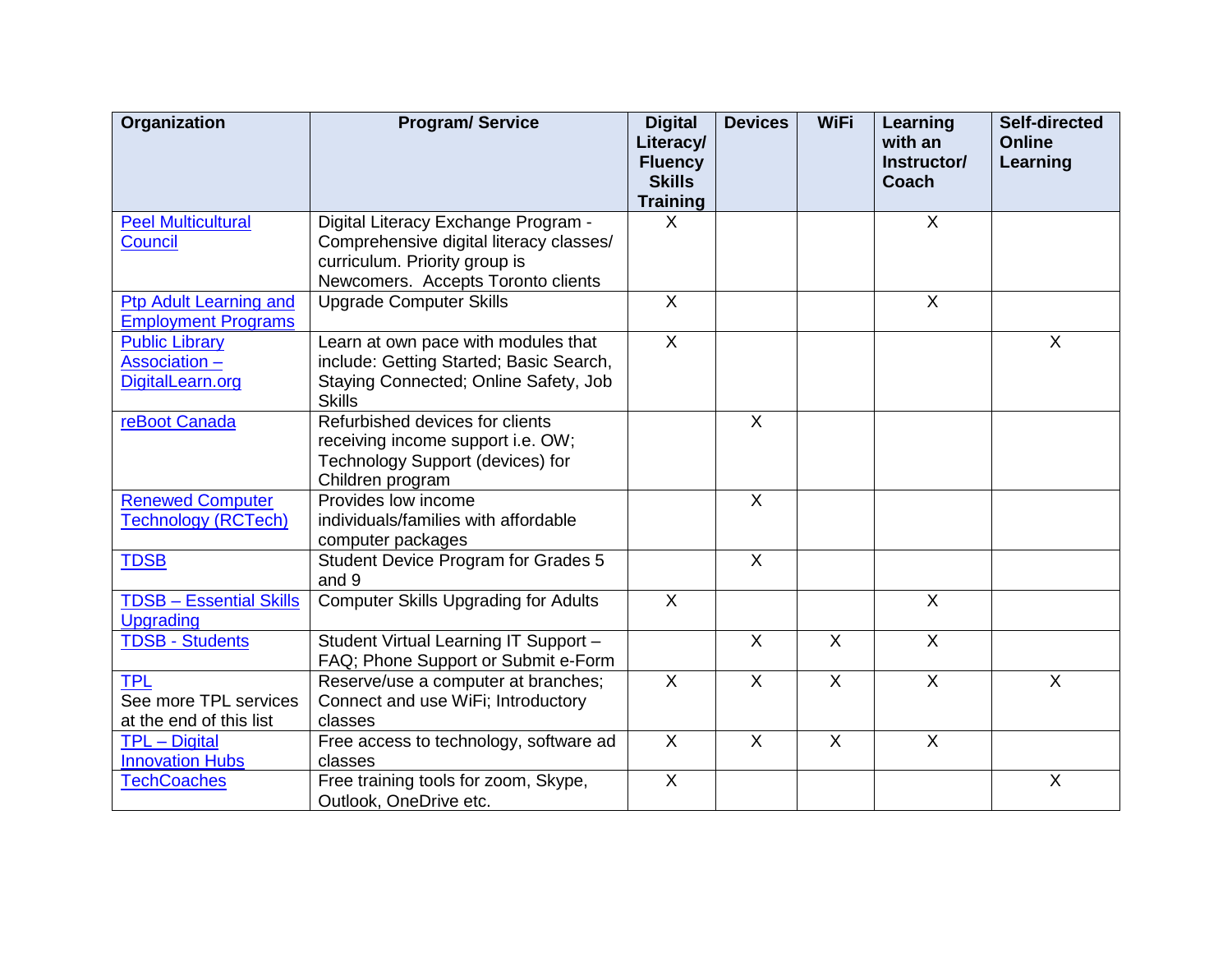| Organization                                          | <b>Program/Service</b>                                                                                                                                       | <b>Digital</b><br>Literacy/<br><b>Fluency</b><br><b>Skills</b><br><b>Training</b> | <b>Devices</b> | <b>WiFi</b> | Learning<br>with an<br>Instructor/<br>Coach | Self-directed<br><b>Online</b><br>Learning |
|-------------------------------------------------------|--------------------------------------------------------------------------------------------------------------------------------------------------------------|-----------------------------------------------------------------------------------|----------------|-------------|---------------------------------------------|--------------------------------------------|
| <b>TechServeTO</b>                                    | Free 1:1 support for older adults $(55+)$<br>for all technology questions/ needs                                                                             | х                                                                                 |                |             | X                                           |                                            |
| Universities i.e. U of T;<br>York; Ryerson            | Check university libraries or student<br>services for technology loan programs                                                                               |                                                                                   |                |             |                                             |                                            |
| <b>WoodGreen</b><br><b>Community Services</b>         | <b>Digital Literacy Training for Newcomers</b><br>1:1 and group sessions: 416 465 6185 or<br>bsarkar@woodgreen.org                                           | X                                                                                 |                |             | X                                           |                                            |
|                                                       | *ICDL – computer literacy training Tech<br>*Tech Lending<br>*LinkedIn Learning<br>*These programs are for WoodGreen<br>clients only via an internal referral | X                                                                                 | X              | X           | X                                           | X                                          |
| <b>YMCA Digital Skills</b><br><b>Literacy Program</b> | Comprehensive program: Basic Skills,<br>Popular Apps, Social Media, Internet<br>Safety, MS Office, Cyber Bullying                                            | X                                                                                 |                |             | X                                           |                                            |

## Toronto Public Library Resource List: TWLIP Access to Tech Showcase

Reopening Information Page

<https://torontopubliclibrary.typepad.com/programming/our-reopening-plan.html>

Toronto Public Library Card

<https://www.torontopubliclibrary.ca/using-the-library/your-library-card/>

List of Identification Requirements for Library Membership <https://www.torontopubliclibrary.ca/using-the-library/your-library-card/identification.jsp>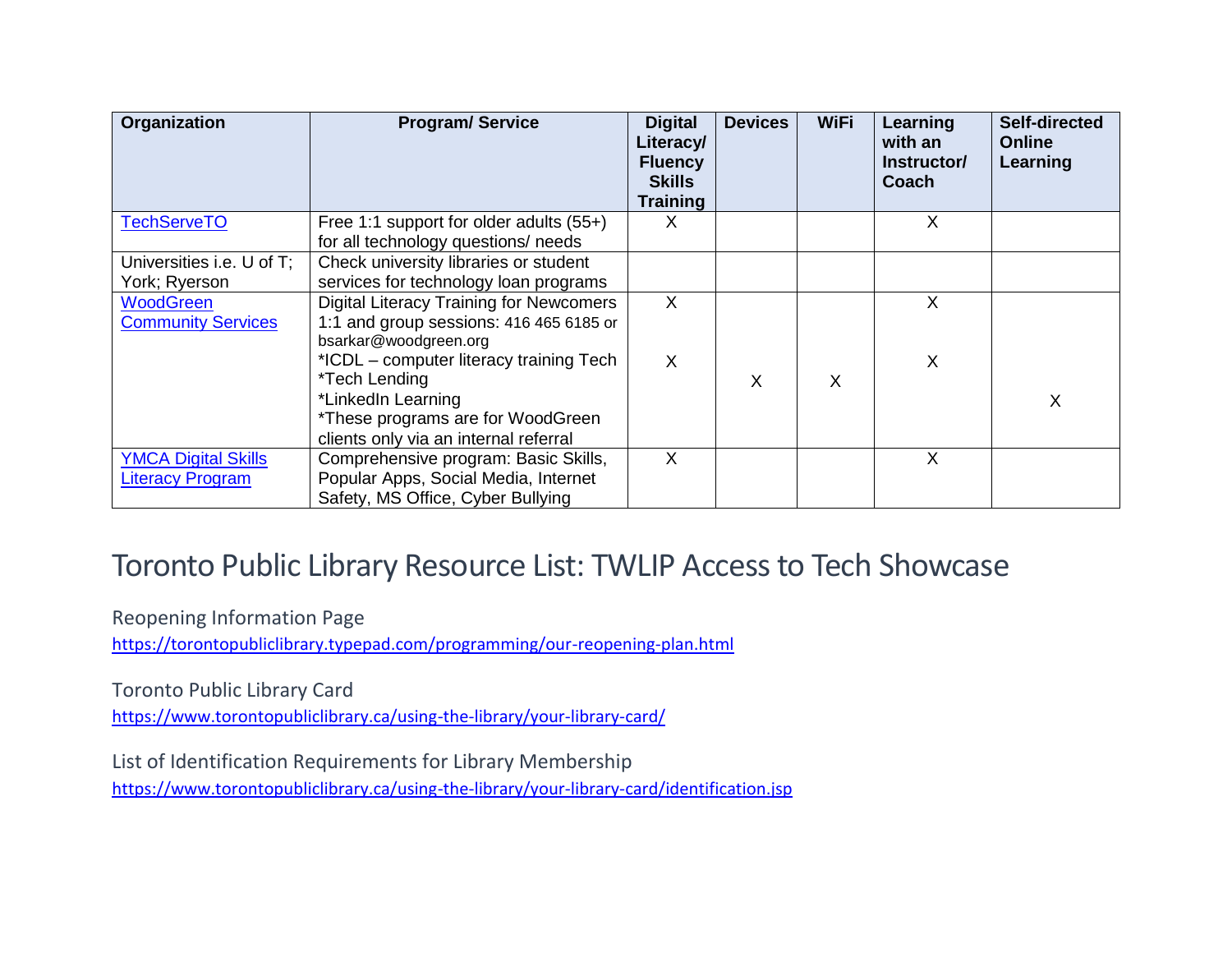Digital Access Card (DAC) <https://www.torontopubliclibrary.ca/register/>

Reserve a Computer <https://www.torontopubliclibrary.ca/using-the-library/computer-services/rac/>

Wireless Internet Access

<https://www.torontopubliclibrary.ca/using-the-library/computer-services/wireless/>

Printing or Photocopying <https://www.torontopubliclibrary.ca/services/photocopying-printing.jsp>

**Scanners** 

<https://www.torontopubliclibrary.ca/using-the-library/computer-services/scanners/>

Digital Innovation Hub <https://www.torontopubliclibrary.ca/using-the-library/computer-services/innovation-spaces/>

Free Printing of Vaccination Documents [https://torontopubliclibrary.typepad.com/news\\_releases/2021/09/print-your-proof-of-vaccinaton-for-free-at-any-tpl-branch-.html](https://torontopubliclibrary.typepad.com/news_releases/2021/09/print-your-proof-of-vaccinaton-for-free-at-any-tpl-branch-.html)

Books and Movies in Your Language <https://www.torontopubliclibrary.ca/books-video-music/your-language/>

Online Resources and Tools (can be accessed with library card or DAC)

Brainfuse (live tutor help) <https://www.torontopubliclibrary.ca/detail.jsp?Entt=RDMEDB0193&R=EDB0193>